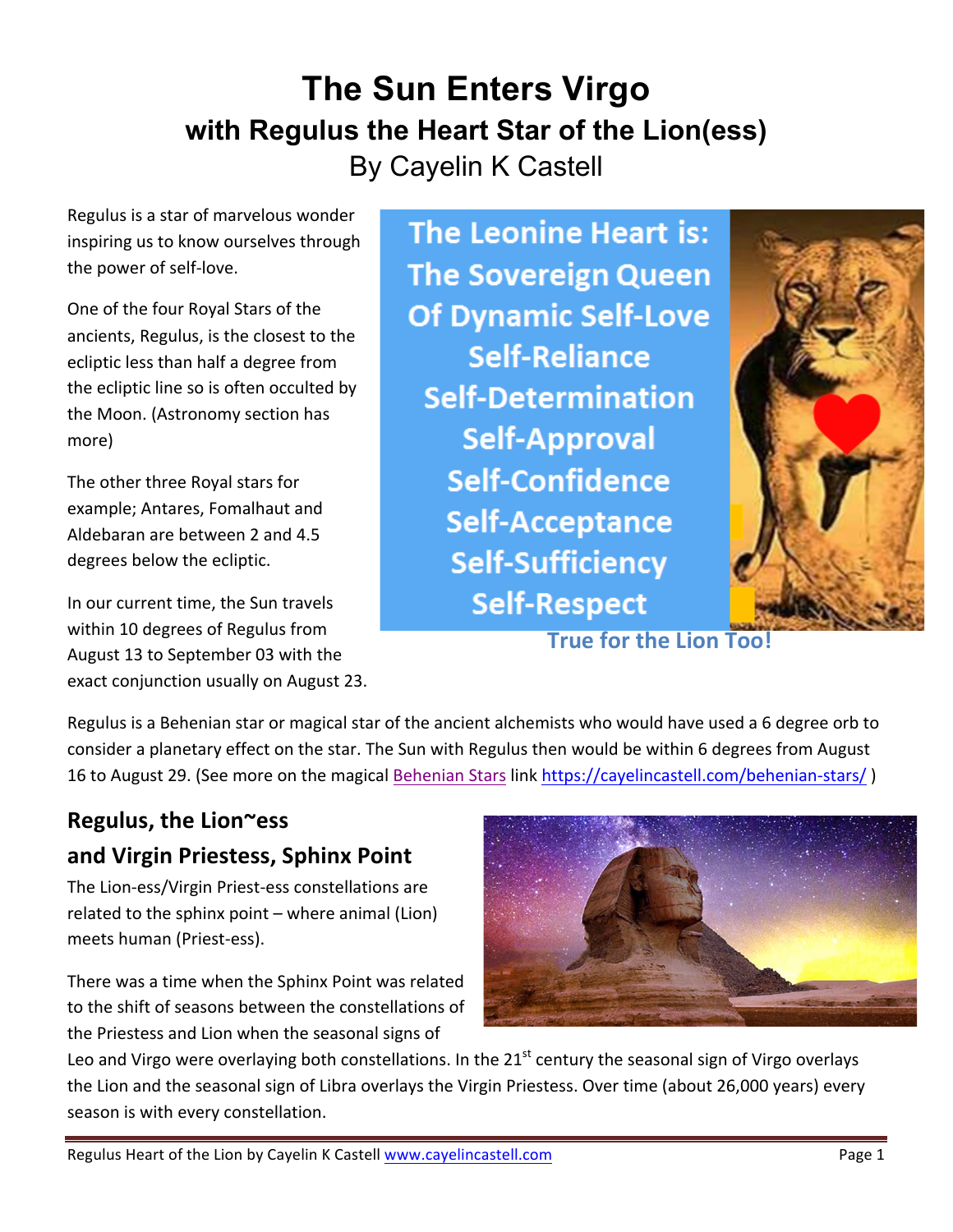**There is a difference between Seasonal Signs and Starry Constellations. This 15 minute Video explains the difference. https://www.youtube.com/watch?v=q-svuwjprVc**

### **Regulus in the Season of Virgo**

Regulus is in Virgo for 2160 years precessing (or moving backward through the constellations) one degree every 72 years having entered Virgo in November of 2011. The shift of any planet (or star) from Leo to Virgo (or any two signs for that matter) marks a dramatic archetypal shift in the energy.

Around 1939 Regulus entered the 29 Leo point (moving one degree in 72 years) prior to moving into the seasonal sign of Virgo in November of 2011. Regulus remains at the zero Virgo mark until about 2083 when it will enter the 1 degree Virgo point.

#### **Planets with Regulus**

Every year Sun, Mercury and Venus cross the line between Leo and Virgo. Every month the Moon crosses this line. Every 2 years Mars crosses this line, every 12 years or so Jupiter crosses this line, every 29.5 years or so Saturn crosses this line.

**Upcoming Visible Planets Passing Regulus Aug 23, 2018 Sun** exact with Regulus (00 Virgo 04) **Sep 05, 2018 Mercury** exact with Regulus (00 Virgo 04)

**Aug 18, 2019 Mars** exact with Regulus (00 Virgo 06) **Aug 21, 2019 Venus** exact with Regulus (00 Virgo 06) **Aug 23, 2019 Sun** exact with Regulus (00 Virgo 06) **Aug 29, 2019 Mercury** exact with Regulus (00 Virgo 06)

**Nov 10, 2027 Jupiter** exact with Regulus (00 Virgo 13)

**Oct 19. 2036 Saturn** exact with Regulus (00 Virgo 20)

**Feb 06, 2037 Saturn** exact with Regulus (00 Virgo 20)

**July 10, 2037 Saturn** exact with Regulus (00 Virgo 20)

#### **Astronomy of Regulus**

Regulus is the brightest star in the constellation of the Lion and the 22nd brightest star in the night sky while also sitting closest to the ecliptic (the path of the Sun, Moon and other Planets) meaning Regulus can be seen from anywhere on Earth.

Every month the Moon passes this star usually no more than 5 degrees away and often the Moon has a series of occultations (when the Moon covers and uncovers Regulus so it seemingly disappears and reappears). The last series began December 18, 2016, and concluded on April 24, 2018. The next series begins Jul 26, 2025 and ends Dec 27, 2026.

#### Remember the Sun passes the zodiacal degree of Regulus each year around August 23.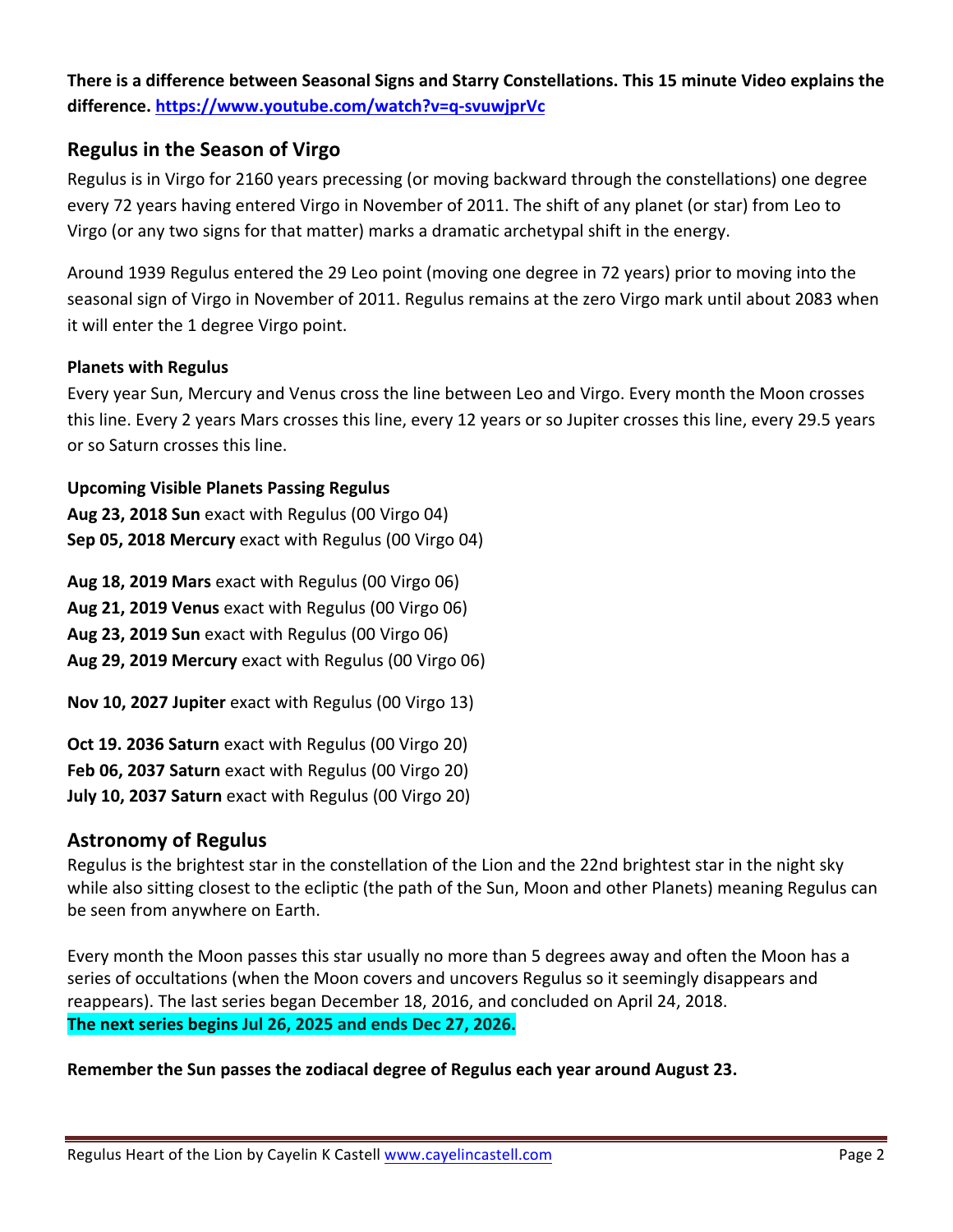Regulus is approximately 77.5 light years from Earth's Solar System and has about 3.5 times the Sun's mass as evidence in the image here.

It is a relatively young star - only a few hundred million years old and is spinning very fast, with a rotation period of only 15.9 hours, causing Regulus to have a highly oblate (or egg) shape.

This rapid spin results in its poles being considerably hotter and five times as bright (per unit surface area) than its equator. It is interesting to note that if Regulus was rotating a mere 16% faster the centripetal force of gravity would



tear this star apart. http://en.wikipedia.org/wiki/Regulus

## **Star Magnitude/Brightness**

**Regulus** is the 22nd brightest star in our night sky - Spica is 16th - Aldebaran is 14th - Antares is 15th

## **The Sphinx Point**

Robert Bauval (author of The Orion Mystery and other books) suggests - based on his research - the Great Sphinx was constructed during the time when the Lion constellation was Rising at the Vernal Equinox (Spring for those in Northern Hemisphere) around 10,500 BC.

Regulus, the heart of the Lion was rising with the Spring equinox for at least 72 years in that window of time and loosely for about 2160 years. Remember the seasonal signs precess (move backward) through the constellations about 1 degree every 72 years taking about 2160 years for anyone star to experience 30 degrees of sign.

The Spring Equinox with the Lion occurred from around  $10,960$  BC to  $8,800$  BC. This means the seasonal sign linked to the Sphinx and the Lion Constellation way back then was Aries - the seasonal sign that defines the Vernal Equinox (March Equinox). Since that time the seasonal sign overlaying most of the Lion has precessed back to Virgo.

The Lion constellation has associations with the Sun dating back to when the Sun would have been rising with the Heart of the Lion (Regulus) lighting up the heart energy of the Earth at the time of the vernal equinox.



The Autumnal Equinox Point or Zero Libra Point (opposite of the Vernal Equinox) has shifted to the Sphinx point between the constellation of the Virgin Priestess and the Lion. (See image)